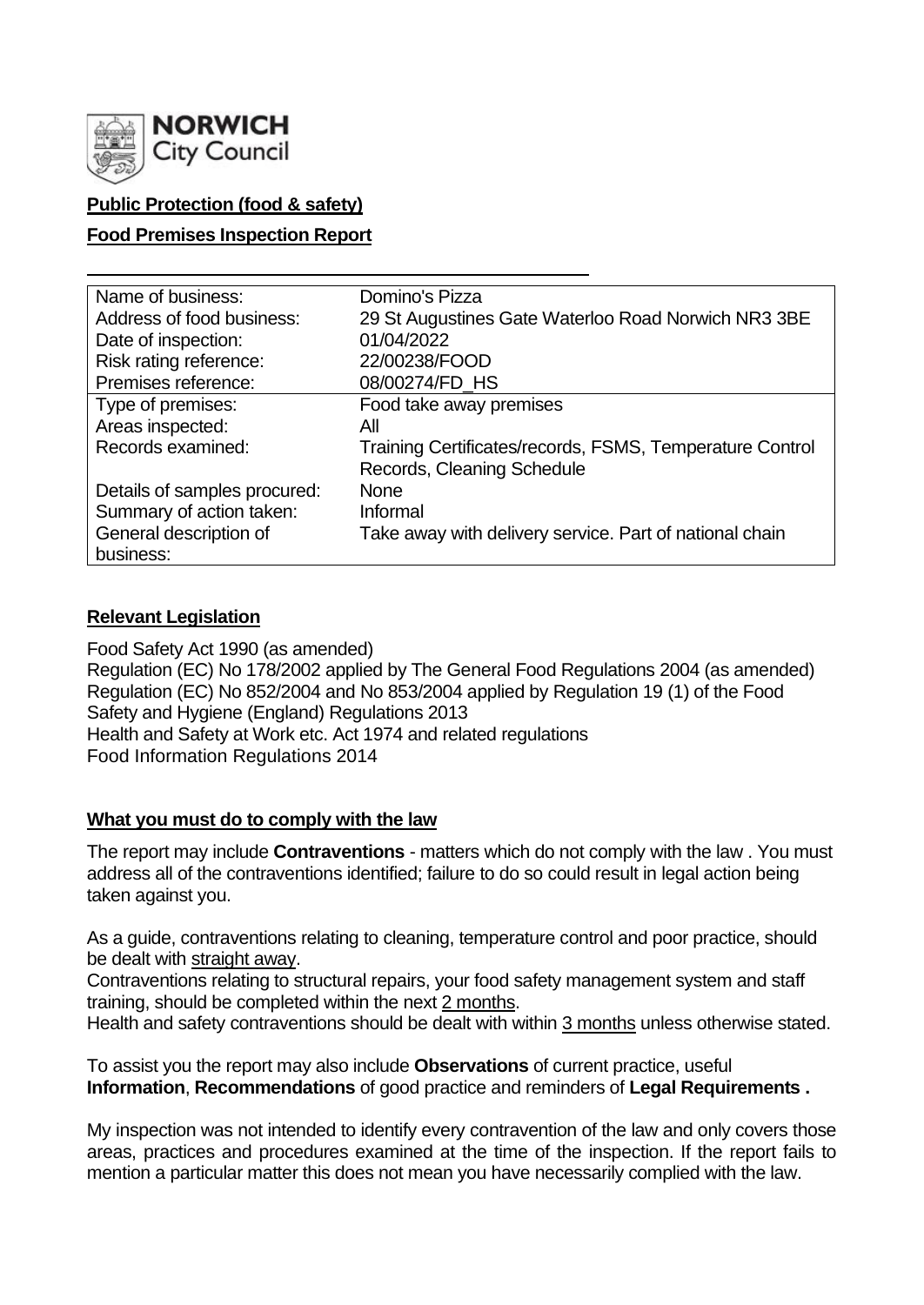# **FOOD SAFETY**

#### **How we calculate your Food Hygiene Rating:**

The food safety section has been divided into the three areas which you are scored against for the hygiene rating: 1. food hygiene and safety procedures, 2. structural requirements and 3. confidence in management/control procedures. Each section begins with a summary of what was observed and the score you have been given. Details of how these scores combine to produce your overall food hygiene rating are shown in the table.

| <b>Compliance Area</b>                     |          |    |           | <b>You Score</b> |           |    |           |    |                |  |
|--------------------------------------------|----------|----|-----------|------------------|-----------|----|-----------|----|----------------|--|
| <b>Food Hygiene and Safety</b>             |          |    |           | 0                | 5.        | 10 | 15        | 20 | 25             |  |
| <b>Structure and Cleaning</b>              |          |    |           | $\bf{0}$         | 5.        | 10 | 15        | 20 | 25             |  |
| Confidence in management & control systems |          |    |           | 0                | 5         | 10 | 15        | 20 | 30             |  |
|                                            |          |    |           |                  |           |    |           |    |                |  |
| <b>Your Total score</b>                    | $0 - 15$ | 20 | $25 - 30$ |                  | $35 - 40$ |    | $45 - 50$ |    | > 50           |  |
| <b>Your Worst score</b>                    | 5        | 10 | 10        |                  | 15        |    | 20        |    |                |  |
|                                            |          |    |           |                  |           |    |           |    |                |  |
| <b>Your Rating is</b>                      | 5        | 4  |           | 3                | 2         |    |           |    | $\overline{0}$ |  |

Your Food Hygiene Rating is 5 - a very good standard



## **1. Food Hygiene and Safety**

You have a good track record. There are some minor contraventions which require your attention.Your records are appropriate and generally maintained. **(Score 0)**

#### Hand-washing

**Observation** I was pleased to see hand washing was well managed.

#### **2. Structure and Cleaning**

The structure facilities and standard of cleaning and maintenance are all excellent and you demonstrated full compliance with the law. There is evidence of effective pest control and procedures are in place to rectify any problems as they arise. There is good provision for waste disposal. **(Score 0)**

#### **Maintenance**

**Observation** You are maintaining the premises in good condition.

#### **3. Confidence in Management**